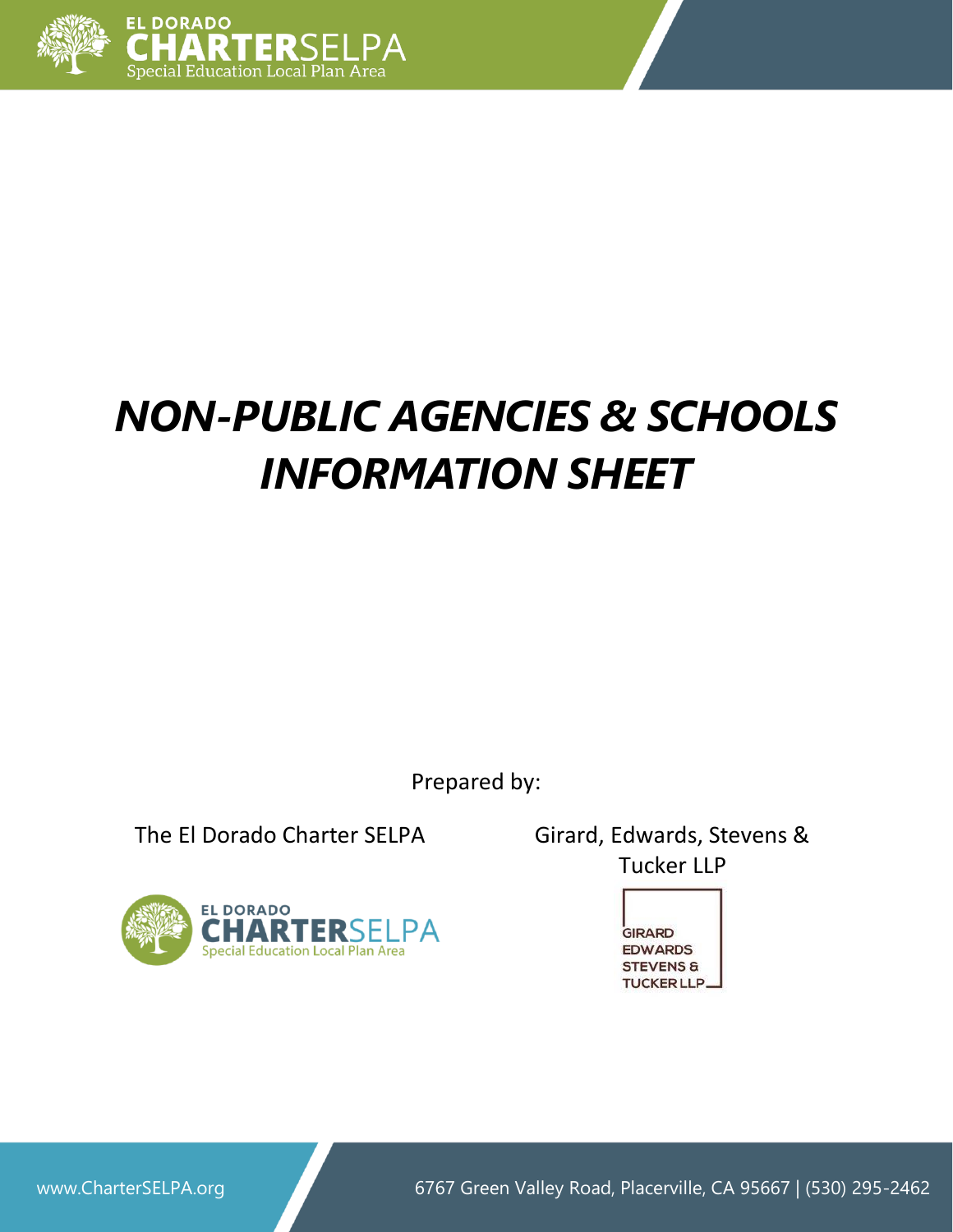## Non-Public Agencies & Schools

Local educational agencies ("LEAs") throughout the state utilize non-public schools ("NPS") and non-public agencies ("NPA") to provide educational placements and services to students who receive special education services. This document will alert you of the required essential elements of contracting with NPA/S. Adherence to the guidance below will help schools avoid funding and programmatic problems, and to prevent any disruption to the educational program of the students being served.

## **Distinction Between NPA and NPS Services**

There are several important distinctions between NPA and NPS services.

NPS services are utilized when an **LEA needs to** *place* **a student** in a private school or facility, residential or non-residential, because an appropriate public school placement is not available.

NPA services **are not placements** but Designated Instruction and Services ("DIS") ("Related Services" under federal law) such as speech therapy, occupational therapy counseling, ABA, transportation, etc. which assist a student in benefitting from his/her education. (34 C.F.R. § 300.34(a); Ed. Code §§ 56035 and 56363 (a)).

Specialized Academic Instruction ("SAI"), which refers to special education rather than DIS or Related Services, may only be provided by an NPS. (Ed. Code § 56035; 34 C.F.R. § §300.34(a) and 300.39(b)(3).) (See Note under special education funding, below).

## **Special Education Funding**

LEAs may not use special education funding to pay for services provided by an NPA/S unless the NPA/S is certified by the state and is also certified for any services that an NPA/S is being contracted to provide. While LEAs may use general funds to pay for NPA/S services, the LEA should still follow the requirements outlined in this document.

*Note*: In order to use special education funds, specialized academic instruction ("SAI") must be provided by an individual employed by the contracting LEA, a different LEA (e.g., county office of education, charter school, or school district), or an NPS (Ed. Code § 56836.04, 56836.20).

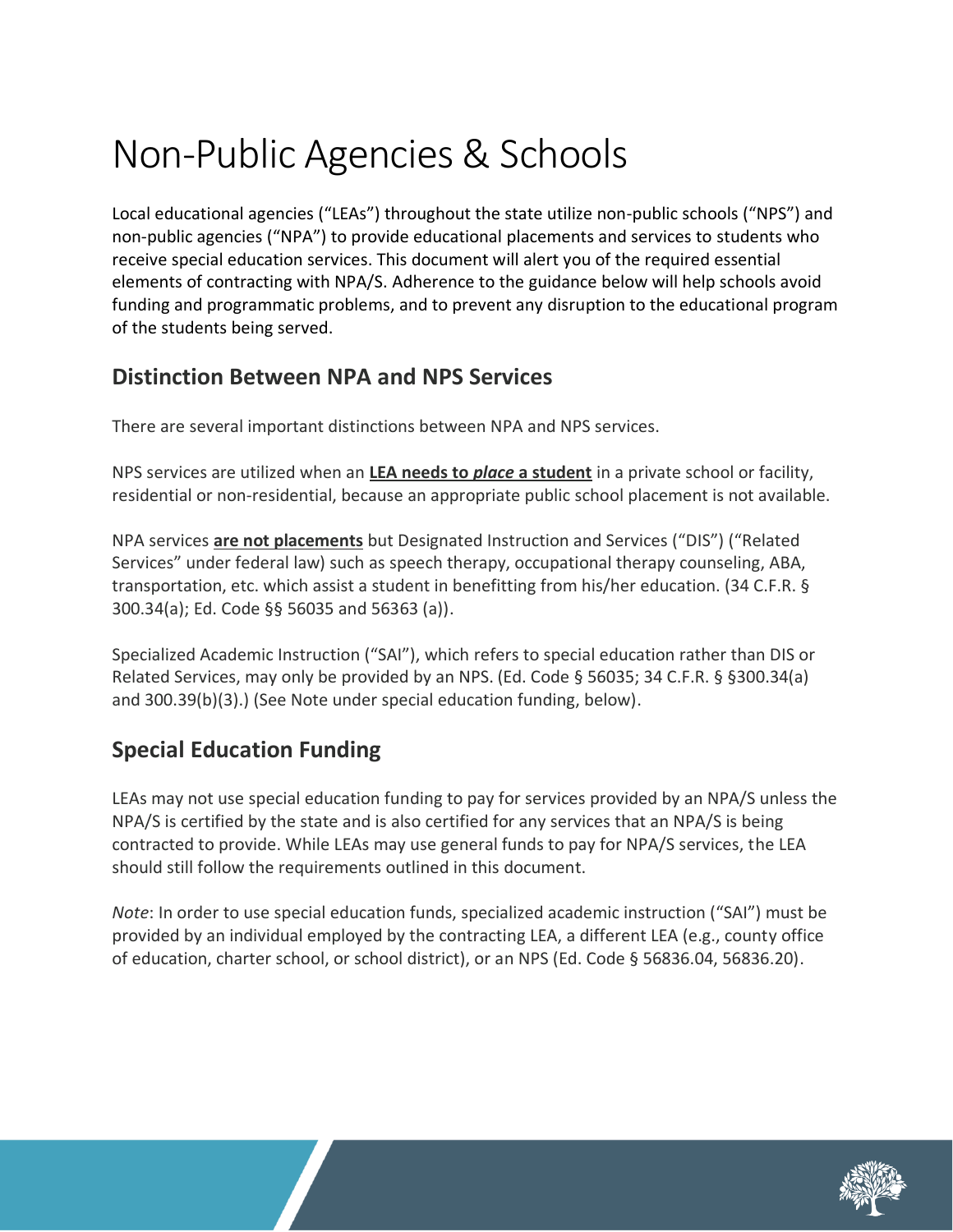## **CDE Certification**

The California Department of Education ("CDE") certification process is intended to ensure that the NPA/S meets the standards prescribed in federal and state statutes and regulations. The CDE certification is approval for the NPA/S to contract with LEAs to provide related services to eligible students. An NPA/S may apply for initial certification at anytime throughout the year. (Ed. Code § 56365)

## **Monitor Certification**

LEAs are required to ensure that the NPA/S with whom it contracts has met state certification standards. (Ed. Code §§ 56366 (d), and 56366.1)

Before entering or renewing a master contract or individual services agreement ("ISA"), the LEA should determine that the NPA/S has met the following criteria:

- a. Has an "Active" designation with CDE. (Found in CDE database, see below.)
- b. Is certified for the grade level of the student(s) who will be served;
- c. Is providing services in facilities certified by CDE;
- d. Has verified NPA/S staff have received training in evidence-based practices and interventions (see following section for details); and
- e. For NPS placements, has conducted an onsite monitoring visit(s) (see section on monitoring visits for details);

The fee and Intent to Renew must be filed with CDE by October 31, or the renewal application will not be accepted. The **master contract should state that the agreement is null and void if NPA/S loses certification** (and does not possess a waiver).

## **Verify That All NPA/S Staff Working with Students Have Received Training in Evidence-Based Practices and Interventions**

As of the 2020-21 school year, each NPA/S must provide documentation showing that it "will train staff who will have contact or interaction with pupils during the school day in the use of evidence-based practices and interventions specific to the unique behavioral needs of the [NPA/S's] pupil population." (Ed. Code § 56366.1. (a)(4)(A))

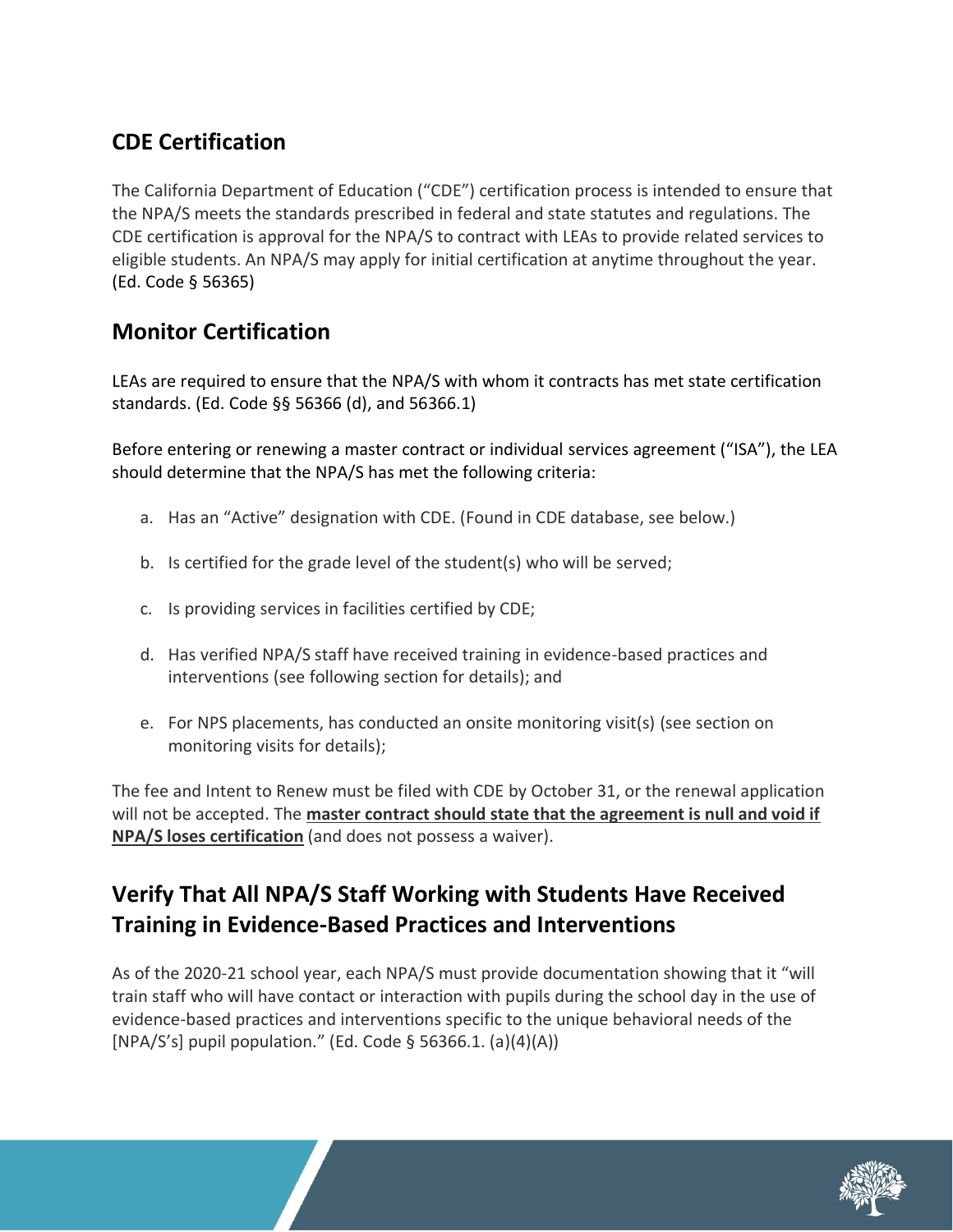Before entering or renewing a master contract or ISA, the LEA must verify that the NPA/S has complied with this requirement as follows:

- a. The LEA will require the NPA/S to provide written documentation showing that it has complied with the detailed training requirements set forth in Education Code section 56366.1 (a)(4);
- b. The LEA will review this documentation and determine whether the NPA/S has complied with the specific statutory requirements listed in the Verification Checklist (see Attachment A);
- c. If the LEA determines that the NPA/S has not provided sufficient documentation, then it shall not execute/renew the master contract or ISA until the NPA/S has addressed any deficiencies;
- d. Once the LEA determines that the NPA/S has complied with these requirements, it shall provide the NPA/S with written verification of its determination and may execute the master contract and ISA. The NPA/S is responsible for forwarding the LEA's verification to CDE.

(Ed. Code § 56366.1 (a)(4)(D)(i).)

#### **Additional Requirements for LEA Verification**

- If the LEA is attempting to contract with an NPA/S that is in the process of seeking its *initial* certification through CDE, the LEA must also "verify that the plan and timeline for training provided pursuant to this paragraph are included in the master contract" (Ed. Code § 56366.1 (a)(4)(D)(ii), underline added).
- If the LEA is attempting to contract with an NPA/S that was not in existence as of January 1 of the immediately preceding the current school year, the LEA must:
	- $\circ$  Verify that the NPA/S has met the training requirements within 30 days of the start of the school year; and
	- o Submit the verification to CDE at that time. (*Note*: This is the exception as typically the NPA/S is responsible for submitting the verification.)

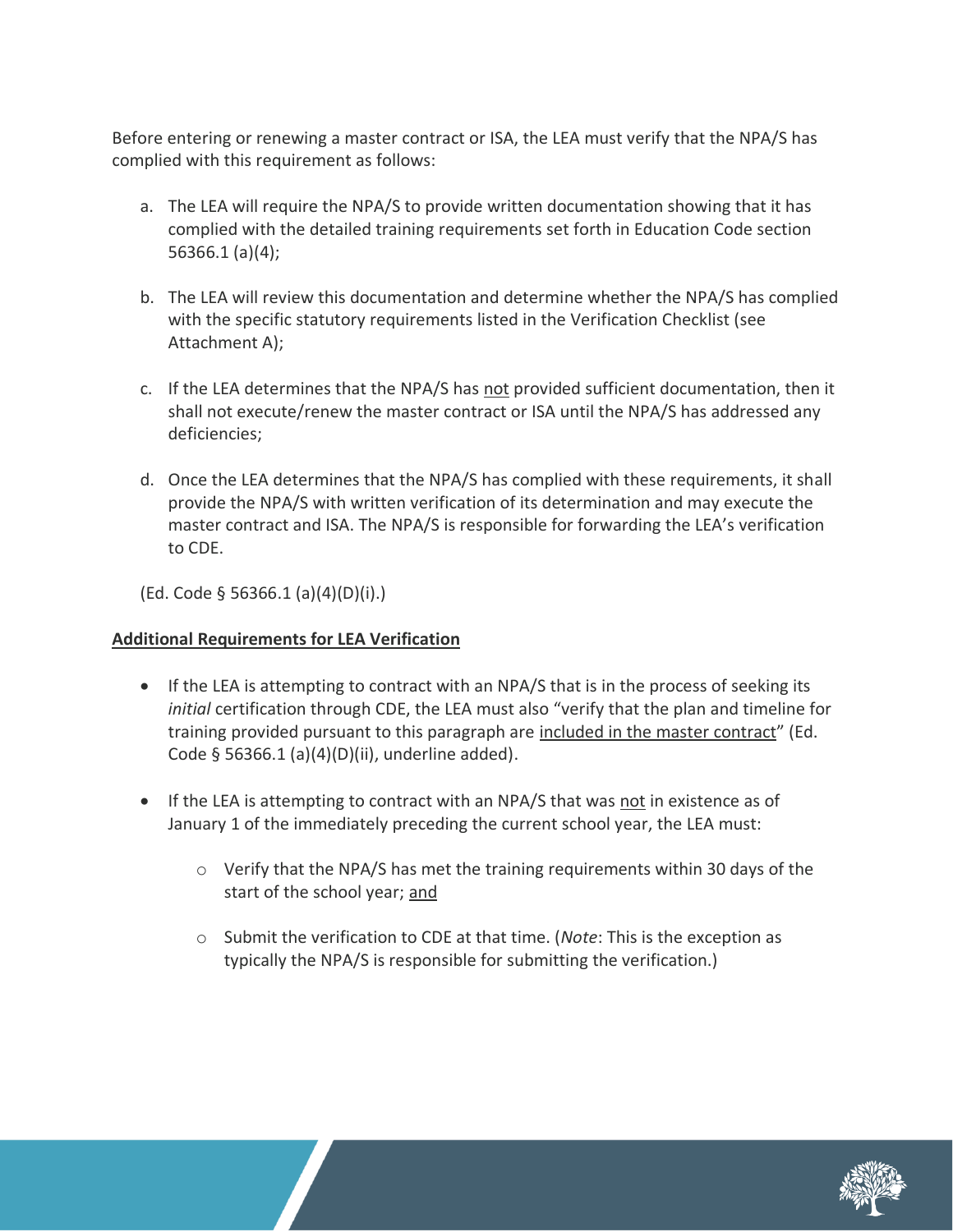### **NPS Onsite Monitoring Visits**

As of the 2020–21 school year, the LEA must conduct onsite monitoring visits of any NPS with which it contracts as follows:

#### **Frequency of Monitoring Visits**

- Preplacement: Prior to placing any student at an NPS, the LEA is required to conduct a monitoring visit. Exception: A monitoring visit is not required if the LEA already has a student enrolled at the NPS and has previously conducted a monitoring visit; and
- Annual: If an LEA student is attending an NPS pursuant to a master contract, the LEA must conduct, at minimum, one onsite monitoring visit during each school year.

#### **Scope of Monitoring Visits**

For each monitoring visit, the LEA must:

- Review the services provided to each student through the student's ISA;
- Review the progress each student is making toward the goals set forth in the student's IEP;
- If a student has a behavioral intervention plan (BIP), review the progress the student is making toward the goals set forth in the BIP;
- Observe the student during instruction; and
- Conduct a walkthrough of the NPS facility.

#### **Reporting Requirements**

- The LEA must report the findings from each monitoring visit to CDE within 60 calendar days of the onsite visit.
- LEAs should document each visit using the CDE reporting form found at: <https://www.cde.ca.gov/sp/se/ds/documents/leaonsitemonitoring.pdf>
- Onsite monitoring visit information may be submitted to the CDE via the NPS email: [NPSA@cde.ca.gov.](mailto:NPSA@cde.ca.gov)

(Ed. Code § 56366.1(e)(3))

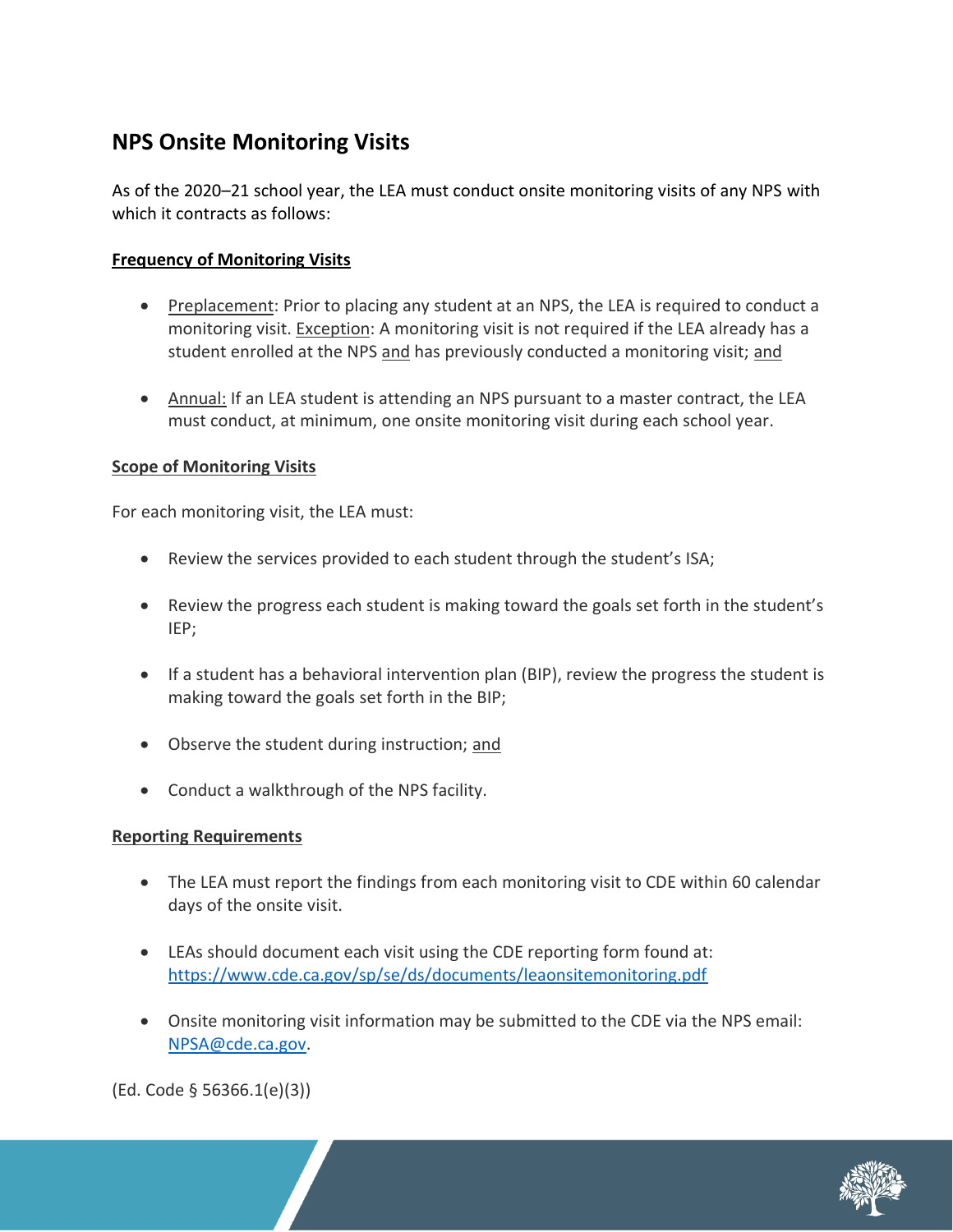## **Master Contract and Individual Services Agreement ("ISA")**

An **LEA is required to develop and utilize a master contract** when procuring services through an NPA/S. The master contract must include the following:

- a. The general administrative and financial agreements, including teacher-to-pupil ratios, between the LEA and NPA/S;
- b. Procedures for recordkeeping and documentation, and maintenance of school records to ensure appropriate high school graduation credits;
- c. A description of the process the LEA will use to oversee and evaluate NPS placements.

#### (Ed. Code § 56365)

In addition, the LEA and NPA/S must sign an Individual Services Agreement ("ISA") **for** *each*  **pupil being served by the NPA/S.** The ISA must include all services, including the cost and duration of each service that the NPA/S will provide for that student. Changes to the services being provided may only be made by the IEP team (Ed. Code § 56366 (a)(3)).

#### **Resources**

- 1. CDE Database: NPA/S Certification Information can be found at [here.](https://www.cde.ca.gov/sp/se/ds/)
- 2. SELPA approved Master Contract Templates and ISA are available on the Business Office Support web page [here.](http://charterselpa.org/fiscal/) Scroll Down to the ERMHS Resources section.